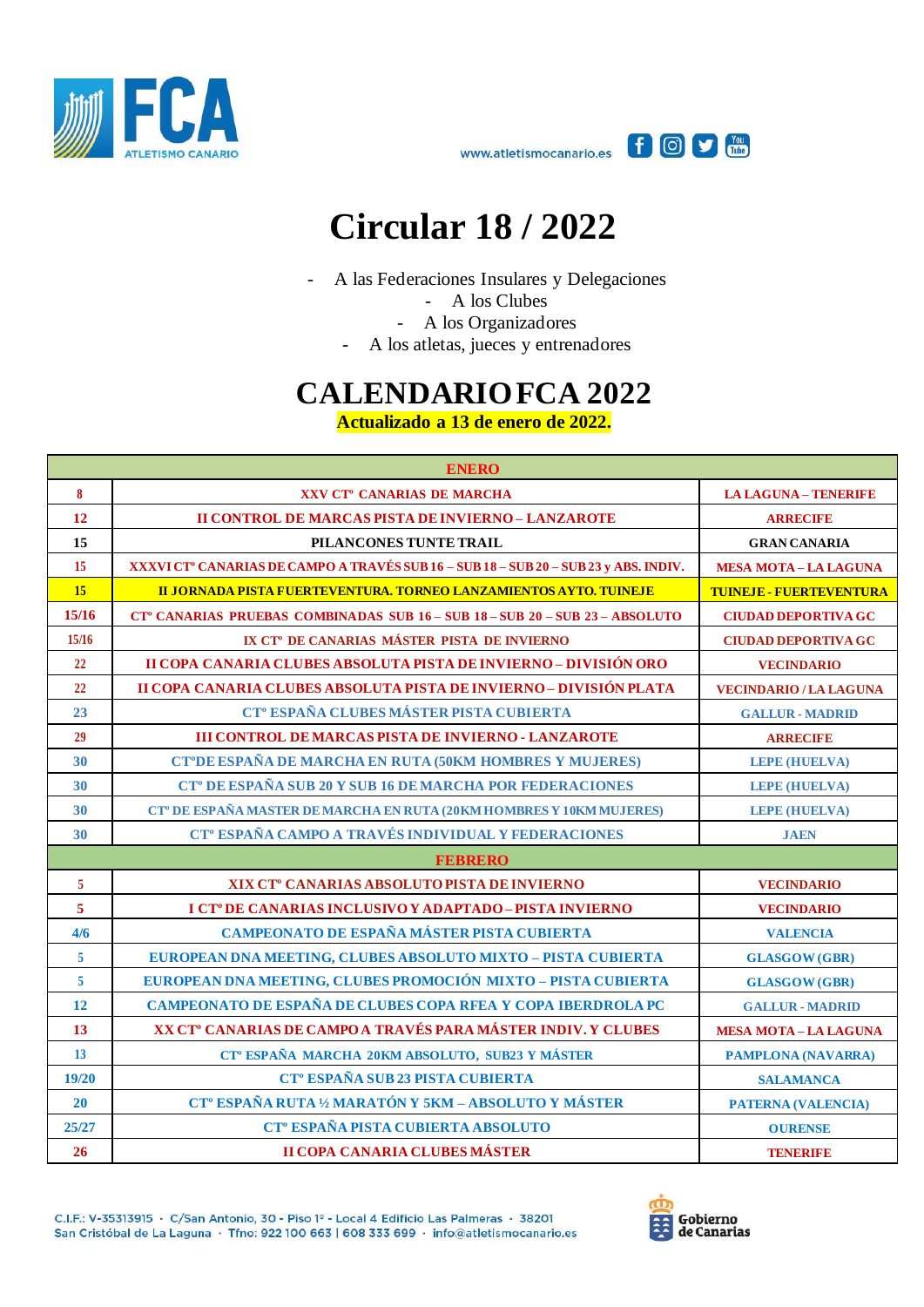





| 26               | <b>I COPA CANARIA CLUBES SUB20</b>                                                                     | <b>TENERIFE</b>                   |  |  |
|------------------|--------------------------------------------------------------------------------------------------------|-----------------------------------|--|--|
| 27               | CT <sup>°</sup> ESPAÑA LANZAMIENTOS LARGOS INVIERNO                                                    | <b>MOTRIL (GRANADA)</b>           |  |  |
| <b>MARZO</b>     |                                                                                                        |                                   |  |  |
| 5/6              | CT <sup>°</sup> DE CANARIAS MÁSTER LANZAMIENTOS LARGOS                                                 | <b>A DESIGNAR</b>                 |  |  |
| 5/6              | CT <sup>°</sup> DE CANARIAS DE LANZAMIENTOS LARGOS SUB16, SUB18, SUB20, SUB23 Y ABS.                   | <b>A DESIGNAR</b>                 |  |  |
| 5/6              | CT <sup>°</sup> ESPAÑA SUB 18 PISTA CUBIERTA                                                           | <b>VALENCIA</b>                   |  |  |
| $\overline{5}$   | TRANSGRANCANARIA MARATÓN                                                                               | <b>GRAN CANARIA</b>               |  |  |
| 12               | CT° CANARIAS DE CAMPO A TRAVÉS CAT. MENORES (SUB 8 - SUB 10 - SUB 12 - SUB 14                          | <b>HOOYA MORCILLO -EL HIERRO</b>  |  |  |
| 12/13            | CT <sup>°</sup> ESPAÑA SUB 20 DE PISTA CUBIERTA                                                        | <b>ANTEQUERA</b>                  |  |  |
| 13               | CT <sup>°</sup> DE ESPAÑA CSD EN EDAD ESCOLAR DE CAMPO A TRAVÉS                                        | <b>GETAFE (MADRID)</b>            |  |  |
| 13               | CT <sup>°</sup> ESPAÑA MÁSTER CAMPO A TRAVÉS INDIVIDUAL, CLUBES Y RELEVOS                              | <b>HORMACHUELOS (CÓRDOBA)</b>     |  |  |
| 26               | <b>I CARRERA GUAMASA</b>                                                                               | <b>GUAMASA - TENERIFE</b>         |  |  |
| 26               | <b>CT<sup>°</sup> ESPAÑA TRAIL RUNNING MÁSTER</b>                                                      | <b>LAS PALMAS DE GRAN CANARIA</b> |  |  |
| 26               | 1ª JORNADA DE LA XXVI LIGA CANARIA DE CLUBES 1ª CATEGORÍA                                              | <b>LAS PALMAS</b>                 |  |  |
| 26               | 1ª JORNADA DE LA XXVI LIGA CANARIA DE CLUBES 2ª CATEGORÍA                                              | <b>LAS PALMAS</b>                 |  |  |
| 26/27            | CT <sup>°</sup> ESPAÑA DE LANZAMIENTOS LARGOS DE INVIERNO - MENORES                                    | <b>ADESIGNAR</b>                  |  |  |
| 26/27            | CT <sup>°</sup> ESPAÑA DE LANZAMIENTOS LARGOS DE INVIERNO - MASTER                                     | <b>ADESIGNAR</b>                  |  |  |
|                  | <b>ABRIL</b>                                                                                           |                                   |  |  |
| $\overline{2}$   | 2ª JORNADA DE LA XXVI LIGA CANARIA DE CLUBES 1ª CATEGORÍA                                              | <b>SANTA CRUZ DE TENERIFE</b>     |  |  |
| $\overline{2}$   | 1ª JORNADA DE LA XXVI LIGA CANARIA DE CLUBES 2ª CATEGORÍA                                              | <b>SANTA CRUZ DE TENERIFE</b>     |  |  |
| $\overline{2}$   | TROFEO IBÉRICO Y CTO. ESPAÑA 10.000 ABSOLUTO Y SUB23                                                   | <b>PORTUGAL</b>                   |  |  |
| $\overline{2}$   | <b>CT<sup>a</sup> DE ESPAÑA 5.000 ML SUB20 Y SUB18</b>                                                 | <b>A DESIGNAR</b>                 |  |  |
| $\mathbf{3}$     | <b>CT<sup>°</sup> ESPAÑA TRAIL RUNNING ABSOLUTO</b>                                                    | ZAHARA (CÁDIZ)                    |  |  |
| 3                | XXV MEDIO MARATÓN DE LAS GALLETAS                                                                      | <b>LAS GALLETAS - TENERIFE</b>    |  |  |
| $\mathbf{3}$     | CT <sup>°</sup> ESPAÑA MARATÓN ABSOLUTO Y MÁSTER                                                       | <b>ZARAGOZA</b>                   |  |  |
| $\boldsymbol{9}$ | CT <sup>°</sup> ESPAÑA MILLA RUTA Y ABSOLUTO                                                           | <b>BREÑA BAJA (LA PALMA)</b>      |  |  |
| 23               | 3ª JORNADA DE LA XXVI LIGA CANARIA DE CLUBES 1ª CATEGORÍA                                              | <b>LAS PALMAS</b>                 |  |  |
| 23               | 2ª JORNADA DE LA XXVI LIGA CANARIA DE CLUBES 2ª CATEGORÍA                                              | <b>LAS PALMAS</b>                 |  |  |
| 30               | CT <sup>°</sup> ESPAÑA CLUBES DIVISIÓN DE HONOR - 1° JORNADA                                           | <b>VARIAS SEDES</b>               |  |  |
| 30               | CT <sup>°</sup> ESPAÑA CLUBES PRIMERA DIVISIÓN-1 <sup>°</sup> JORNADA                                  | <b>VARIAS SEDES</b>               |  |  |
| <b>MAYO</b>      |                                                                                                        |                                   |  |  |
| 8                | CT <sup>°</sup> ESPAÑA TRAIL RUNNING POR FEDERACIONES AUTONÓMICAS                                      | <b>BERGA (BARCELONA)</b>          |  |  |
| 7/8              | CT <sup>®</sup> DE CANARIAS PRUEBAS COMBINADAS DE AIRE LIBRE SUB-16, SUB18, SUB20, SUB23, ABS Y MÁSTER | <b>A DESIGNAR</b>                 |  |  |
| 14               | CT <sup>°</sup> ESPAÑA CLUBES DIVISIÓN DE HONOR - 2º JORNADA                                           | <b>VARIAS SEDES</b>               |  |  |
| 14               | CT <sup>°</sup> ESPAÑA CLUBES PRIMERA DIVISIÓN-3 <sup>°</sup> JORNADA                                  | <b>VARIAS SEDES</b>               |  |  |
| 14/15            | <b>CT<sup>°</sup> DE CANARIAS DE AIRE LIBRE MÁSTER</b>                                                 | <b>A DESIGNAR</b>                 |  |  |
| 14/15            | <b>CT<sup>°</sup> DE CANARIAS PENTATHLON DE LANZAMIENTOS</b>                                           | <b>A DESIGNAR</b>                 |  |  |
| 20/21            | <b>CT<sup>°</sup> IBEROAMERICANO</b>                                                                   | <b>LA NUCIA (ALICANTE)</b>        |  |  |
| 21               | <b>CT<sup>°</sup> ESPAÑA CLUBES SUB20</b>                                                              | <b>A DESIGNAR</b>                 |  |  |

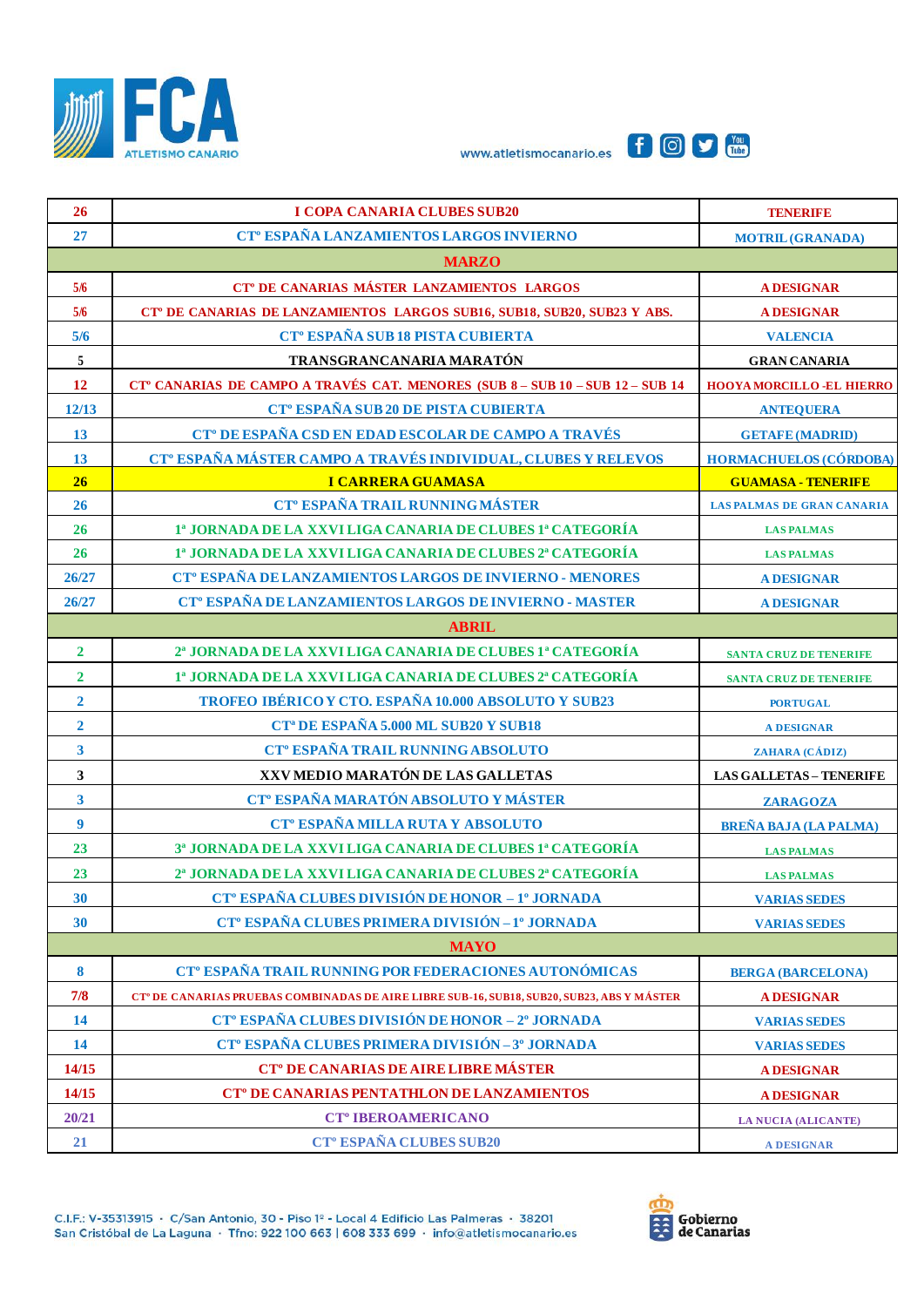





| 21/22                   | CT <sup>°</sup> DE CANARIAS DE AIRE LIBRE SUB16 DGD - EDAD ESCOLAR       | <b>A DESIGNAR</b>              |  |  |
|-------------------------|--------------------------------------------------------------------------|--------------------------------|--|--|
| 21/22                   | CT <sup>o</sup> CANARIAS DE AIRE LIBRE SUB18 y SUB23                     | <b>A DESIGNAR</b>              |  |  |
| 21/22                   | CT <sup>°</sup> ESPAÑA FEDERACIONES AUTONÓMICAS PRUEBAS COMBINADAS       | <b>A DESIGNAR</b>              |  |  |
| 28                      | 4ª JORNADA DE LA XXVI LIGA CANARIA DE CLUBES 1ª CATEGORÍA                | <b>SANTA CRUZ DE TENERIFE</b>  |  |  |
| 28                      | 2ª JORNADA DE LA XXVI LIGA CANARIA DE CLUBES 2ª CATEGORÍA                | <b>SANTA CRUZ DE TENERIFE</b>  |  |  |
| 28/29                   | <b>CT<sup>°</sup> ESPAÑA SUB14 INDIVIDUAL</b>                            | <b>TORREVIAJA (ALICANTE)</b>   |  |  |
| 28/29                   | CT <sup>°</sup> ESPAÑA PRUEBAS COMBINADAS MÁSTER                         | <b>A DESIGNAR</b>              |  |  |
| 28/29                   | CT° ESPAÑA PENTATLÓN LANZAMIENTOS MÁSTER                                 | <b>A DESIGNAR</b>              |  |  |
| 28/29                   | <b>CT<sup>°</sup> ESPAÑA 10.000 Y MILLA MÁSTER</b>                       | <b>A DESIGNAR</b>              |  |  |
|                         | <b>JUNIO</b>                                                             |                                |  |  |
| $\overline{\mathbf{4}}$ | <b>CT<sup>°</sup> ESPAÑA DE FEDERACIONES SUB18</b>                       | <b>VALLADOLID</b>              |  |  |
| $\overline{\mathbf{4}}$ | CT <sup>°</sup> ESPAÑA CLUBES MÁSTER 1ª DIVISIÓN                         | <b>A DESIGNAR</b>              |  |  |
| $\overline{\mathbf{4}}$ | CT <sup>°</sup> ESPAÑA CLUBES MÁSTER 2ª DIVISIÓN                         | <b>LA NUCIA (ALICANTE)</b>     |  |  |
| $\overline{\mathbf{4}}$ | CT <sup>°</sup> ESPAÑA CARRERAS DE MONTAÑA ABSOLTO, MÁSTER SUB23 Y SUB20 | <b>RIOPAR (ALBACETE)</b>       |  |  |
| 4/5                     | XI MEETING INTERNACIONAL ARONA DE PRUEBAS COMBINADAS                     | <b>ARONA</b> (TF)              |  |  |
| <b>11</b>               | CT <sup>°</sup> DE CANARIAS DE 5 KMS. EN RUTA                            | <b>LOS LLANOS DE ARIDANE</b>   |  |  |
| 11                      | CT <sup>°</sup> ESPAÑA CLUBES DIVISIÓN DE HONOR - FINAL MUJERES          | <b>LA NUCIA /ALICANTE)</b>     |  |  |
| 11                      | CT <sup>°</sup> ESPAÑA CLUBES PRIMERA DIVISIÓN - FINAL MUJERES           | <b>LA NUCIA (ALICANTE)</b>     |  |  |
| 11/12                   | CT <sup>°</sup> ESPAÑA CLUBES DIVISIÓN DE HONOR - FINAL HOMBRES          | <b>LA NUCIA /ALICANTE)</b>     |  |  |
| 11/12                   | CT <sup>°</sup> ESPAÑA CLUBES PRIMERA DIVISIÓN - FINAL HOMBRES           | <b>LA NUCIA (ALICANTE)</b>     |  |  |
| <b>12</b>               | CT <sup>°</sup> ESPAÑA CLUBES SEGUNDA DIVISIÓN - FASE FINAL              | <b>A DESIGNAR</b>              |  |  |
| 17/19                   | CT <sup>°</sup> ESPAÑA MÁSTER AIRE LIBRE                                 | <b>ARONA (TENERIFE)</b>        |  |  |
| 18/19                   | <b>CT<sup>°</sup> ESPAÑA SUB18</b>                                       | <b>JEREZ FRONTERA (CÁDIZ)</b>  |  |  |
| <b>18</b>               | <b>CT<sup>°</sup> DE CANARIAS DE 10 KMS. EN RUTA</b>                     | <b>PUERTO DE LA CRUZ - TFE</b> |  |  |
| 25/26                   | <b>CT° ESPAÑA ABSOLUTO</b>                                               | <b>NERJA (MÁLAGA)</b>          |  |  |
| 25/26                   | <b>CT<sup>°</sup> DE CANARIAS DE AIRE LIBRE PARA MENORES</b>             | <b>A DESIGNAR</b>              |  |  |
|                         | <b>JULIO</b>                                                             |                                |  |  |
| $\overline{2}$          | CT <sup>°</sup> DE ESPAÑA DE FEDERACIONES AUTONÓMICAS                    | <b>GRANOLLERS (BARCELONA)</b>  |  |  |
| 9/10                    | CT <sup>o</sup> ESPAÑA SUB23                                             | <b>SANTANDER</b>               |  |  |
| 9/10                    | <b>CT<sup>°</sup> DE CANARIAS DE AIRE LIBRE ABSOLUTO y SUB20</b>         | <b>A DESIGNAR</b>              |  |  |
| 9/10                    | I CT <sup>°</sup> DE CANARIAS INCLUSIVO Y ADAPTADO-AIRE LIBRE            | <b>A DESIGNAR</b>              |  |  |
| 16/17                   | <b>CT<sup>°</sup> ESPAÑA SUB20</b>                                       | <b>TORRENT (VALENCIA)</b>      |  |  |
| 23/24                   | <b>CT<sup>°</sup> DE ESPAÑA SUB16</b>                                    | <b>AVILES</b>                  |  |  |
| 30/31                   | CT <sup>°</sup> ESPAÑA CLUBES PRUEBAS COMBINADAS                         | <b>ADESIGNAR</b>               |  |  |
| <b>AGOSTO</b>           |                                                                          |                                |  |  |
| <b>SEPTIEMBRE</b>       |                                                                          |                                |  |  |
| 30/1                    | XV REUNIÓN NACIONAL VETERANOS "CIUDAD DE LA LAGUNA"                      | <b>LA LAGUNA - TENERIFE</b>    |  |  |
|                         | <b>OCTUBRE</b>                                                           |                                |  |  |
| $\mathbf{3}$            | <b>IV CT<sup>°</sup> DE CANARIAS SUB14 POR EQUIPOS</b>                   | <b>CIAT - TENERIFE</b>         |  |  |